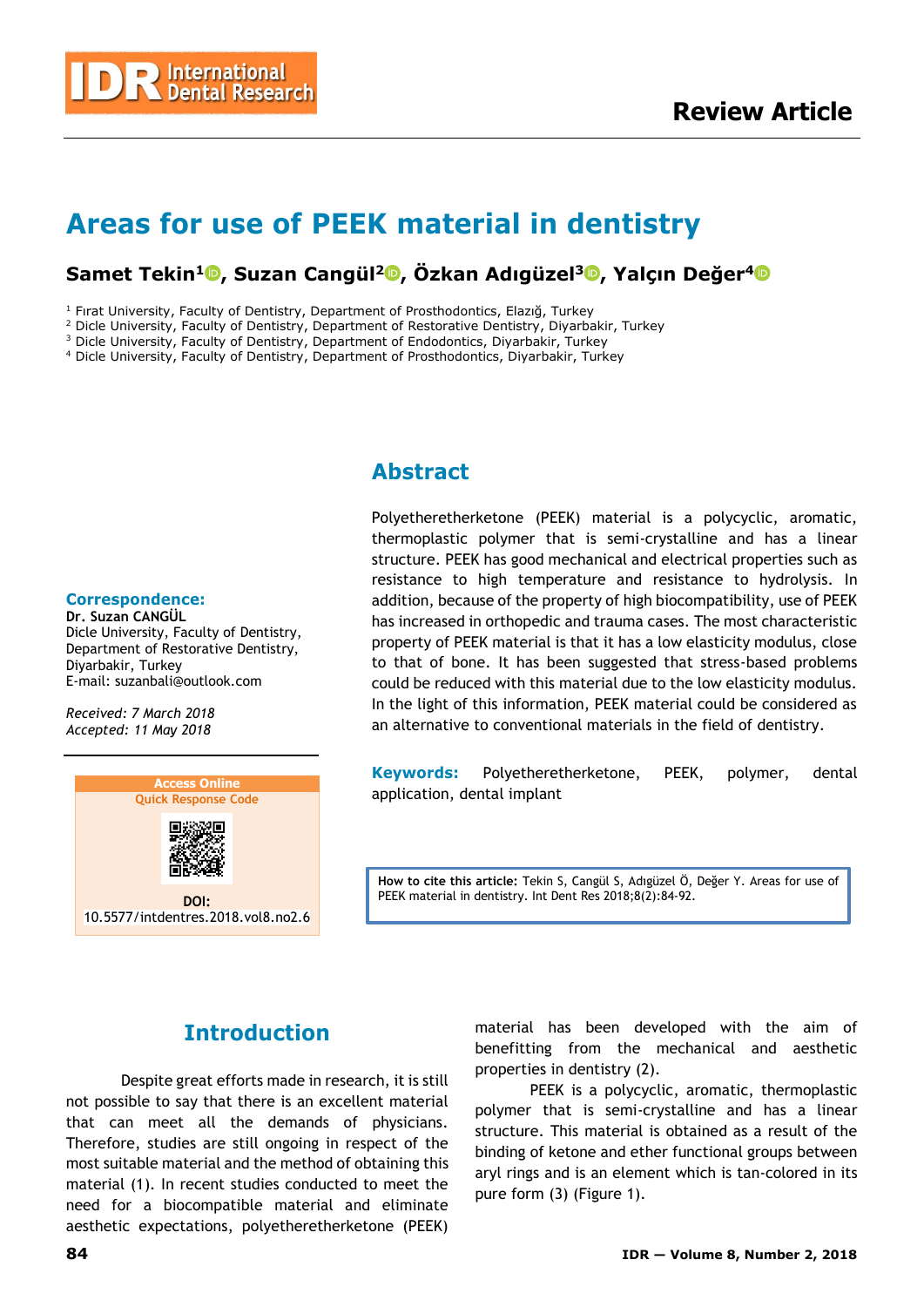

**Figure 1.** The chemical structure of PEEK material.

#### **The Properties of PEEK Material**

This material, which can be produced by casting under heat and pressure with CAD-Cam technology and the wax waste management method, has several positive properties. These are:

It shows resistance to hydrolysis, has superior mechanical properties and is resistant to high temperatures.

When PEEK material and components are examined, no evidence has been shown of cytotoxicity,

mutagenicity, carcinogenicity or immunogenicity in the toxic form (4).

It is a biologically inert material.

It shows resistance to deterioration during various sterilization procedures (5). Melting point is >280°C. Therefore, it can be processed with hot sterilization methods.

It shows high resistance to chemical wear.

It can be modified together with various materials.

The most important property of this material is that it has a low elasticity modulus (close to the elasticity modulus of bone) (6). (Table 1.)

When an increase in the elasticity modulus is desired, the PEEK elasticity modulus can be brought to high levels with the addition of carbon fibers.

It is a very light material (27) with a low density (1.32g / cm3) (7,8).

> It allows magnetic resonance imaging (MRI) (9). Radiation heat does not cause disintegration. Laboratory stages are simple.

It is a low-cost material that can be easily prepared within the mouth.

|                                                | <b>Elasticity modulus</b> | <b>Reference</b> |
|------------------------------------------------|---------------------------|------------------|
| <b>Cortical bone</b>                           | 13.7 GPa                  | (11, 12, 13)     |
| Spongeous bone (Type 3)                        | 1.37 GPa                  | (14, 15, 16)     |
| <b>Dentin</b>                                  | 14.7 GPa                  | (17, 18)         |
| <b>Titanium Implant and</b><br><b>Abutment</b> | <b>110 GPa</b>            | (11, 12, 13)     |
| <b>Chrome-Cobalt Alloy</b>                     | 218 GPa                   | (19, 20)         |
| <b>Feldspathic Porcelain</b>                   | 82.8 GPa                  | (20, 21, 22)     |
| <b>Zirconium</b>                               | <b>200 GPa</b>            | (17, 23)         |
| <b>PEEK</b>                                    | $3-4$ GPa                 | (8, 24, 25)      |
| <b>CFR-PEEK</b>                                | 19-150 GPa                | (26)             |

**Table 1.** Elasticity modulus of different structures and materials (6)

#### **Areas of Use for PEEK Materials**

PEEK material was first developed by English scientists in 1978 (3). In the 1980s, the commercial process was started with the aim of industrial use, such as for turbine blades and in the aircraft industry. Due

**International Dental Research © 2018 85**

to the superior mechanical and electrical properties of this material, such as resistance to high temperatures and hydrolysis, it has been widely used for many years in the automotive, chemical and electronics industries. Moreover, the positive properties such as high resistance shown to chemical wear, low permeability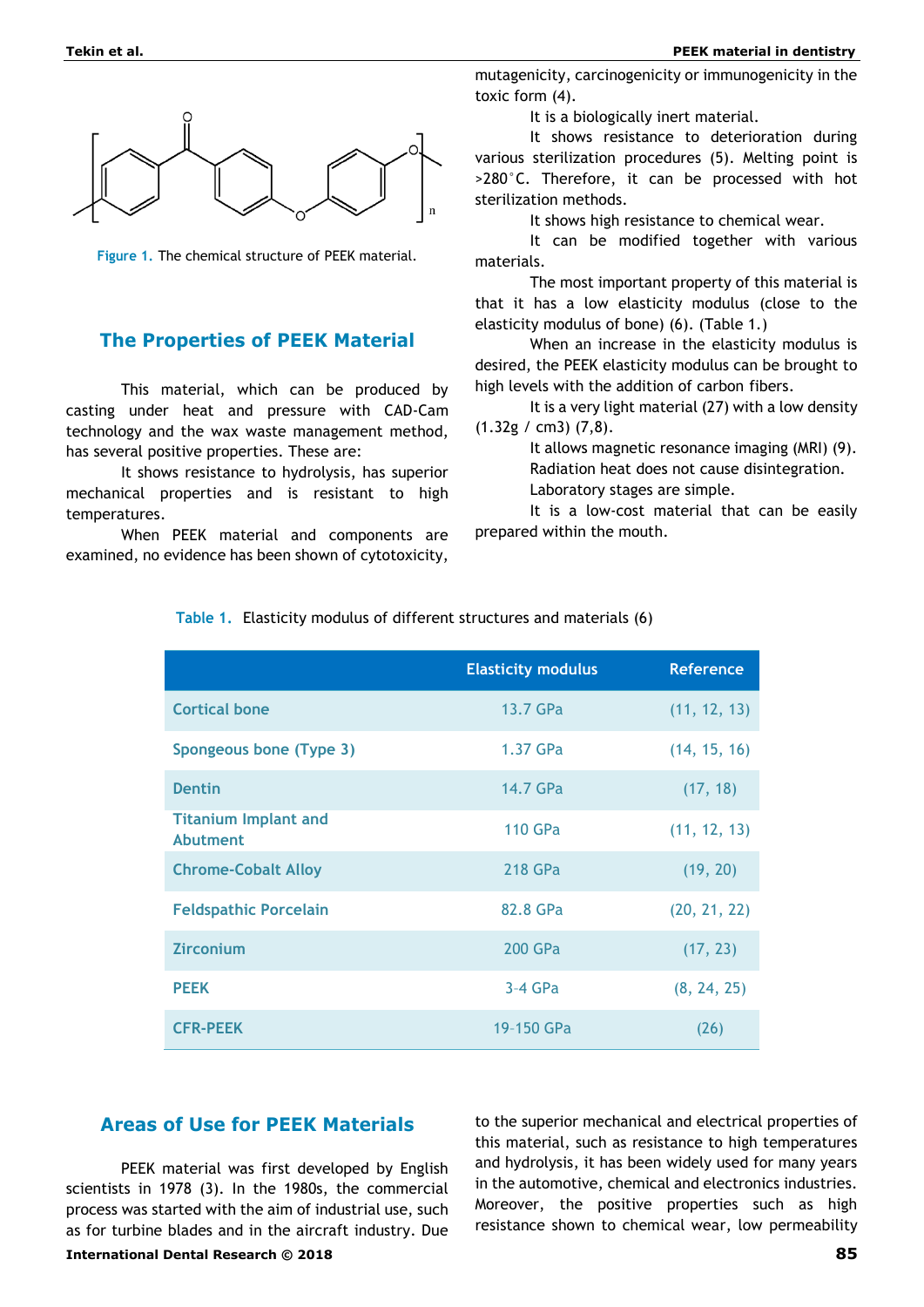#### **PEEK material in dentistry Tekin** et al.

to radiation and that it can be modified together with various different materials (glass and carbon fibers) increase its use as an alternative to metal alloys in industrial areas (10).

Subsequently, PEEK has been used in orthopedic and trauma cases (5). The use of PEEK has become extremely widespread in the medical field and excellent results have started to be seen at a competitive level with the titanium material in particular. It is currently thought that the material could be used in dentistry and therefore, studies have taken a new direction (11).

#### **The Use of PEEK Material in Dental Implantology.**

It is thought that PEEK material could be an alternative to conventional materials in implantology (12). As PEEK has shown high biocompatibility in dentistry, it has become a material that is used in implant, abutment and prosthesis production. Under the headings of healing from PEEK material in implantology, it is also possible to manufacture screws providing bonding with implant abutment (8).

#### **PEEK Implants**

Together with the concept of osteointegration defined by Branemark et al, titanium implants started to be used in dentistry, and due to the successful results obtained, are still used today (13, 14, 15). In implantology, titanium generally has sufficient mechanical properties and as it is biocompatible, is accepted as the first choice in standard treatments (16). Metallic implant materials, especially titanium and alloys are selected in implantology because of biocompatibility, resistance to corrosion and mechanical properties. Despite several advantages of these materials, there are some disadvantages such as bone resorption and subsequent implant loss, disintegration under radiation light, over-sensitivity reactions, allergic potential and surface deterioration related to peri-implantitis. It is predicted that these negative aspects that can be seen in titanium implants could be overcome with the use of an implant produced from a non-metallic material such as PEEK (17).

Research into the implantability of PEEK material is based on information of the 1980s. In surface modification studies, surface properties of the PEEK material have been developed to increase the cellular response. Thus, a strong biomaterial has been obtained. A case report published by Maldonado et al showed that allergy was caused by PEEK material implanted between vertebrae (18). As PEEK material has very low water solubility, the response to the material, especially in allergic patients, is extremely low compared to several other materials. That it does not disintegrate under radiation light is another property of PEEK material that makes it an alternative to metallic implants (3).

As titanium has a high elastic modulus, shock absorbency is not shown during chewing actions (19). It has been suggested that as PEEK material has an elasticity modulus close to that of bone, the stresses occurring on the bone are reduced with the absorption of forces. Transfer onto the bone of the loading on a rigid structure implant leads to resorption in the bone. It has been claimed that due to the shock absorbing property of PEEK material, there is the advantage of bone protection (20).

In studies by Schwitalla et al, it was reported that there had been insufficient studies to develop the biomechanical behaviour to provide a more homogenous stress distribution of PEEK implants to the perimplant bone, and there was a need for further long-term studies of PEEK implants (21). Sarot et al compared the stresses occurring on the bone of PEEK and titanium implants and no significant difference was observed between the groups (22).

In respect of the success of osteointegration, studies that have compared PEEK with conventional implant materials such as titanium and zirconium have emphasized that there was no significant difference (21, 23). In a study by Toth et al, PEEK implants were applied with autograft or rhBMP-2, and after 6 months, histological integration with sheep bone was observed. However, it was not reported whether this integration had occurred with micromechanical integration rather than a chemical relationship (24).

Previous studies have reported that PEEK material exhibits extremely limited osteoconductive properties, unlike titanium. Therefore, a significant amount of research has been conducted to increase the bioactivity of PEEK implants (25). Primary of these are studies of surface roughening.

Koch et al compared the bone-implant contact values of PEEK, zirconium and titanium implants, and the PEEK implants were observed to have the lowest values. The reason for this was reported to be that PEEK is formed of a bioinert material and thus the bone apposition potential was insufficient (23).

In a study by Cook et al, PEEK implants strengthened with carbon fiber (CFR-PEEK) and titanium covered CFR-PEEK implants were implanted to femurs and evaluated after 8 weeks. Similar boneimplant contact ratios were reported (26).

To increase cell attachment in the PEEK implant surface, studies have been made on hydroxyapatite (HA) coating. Promising results have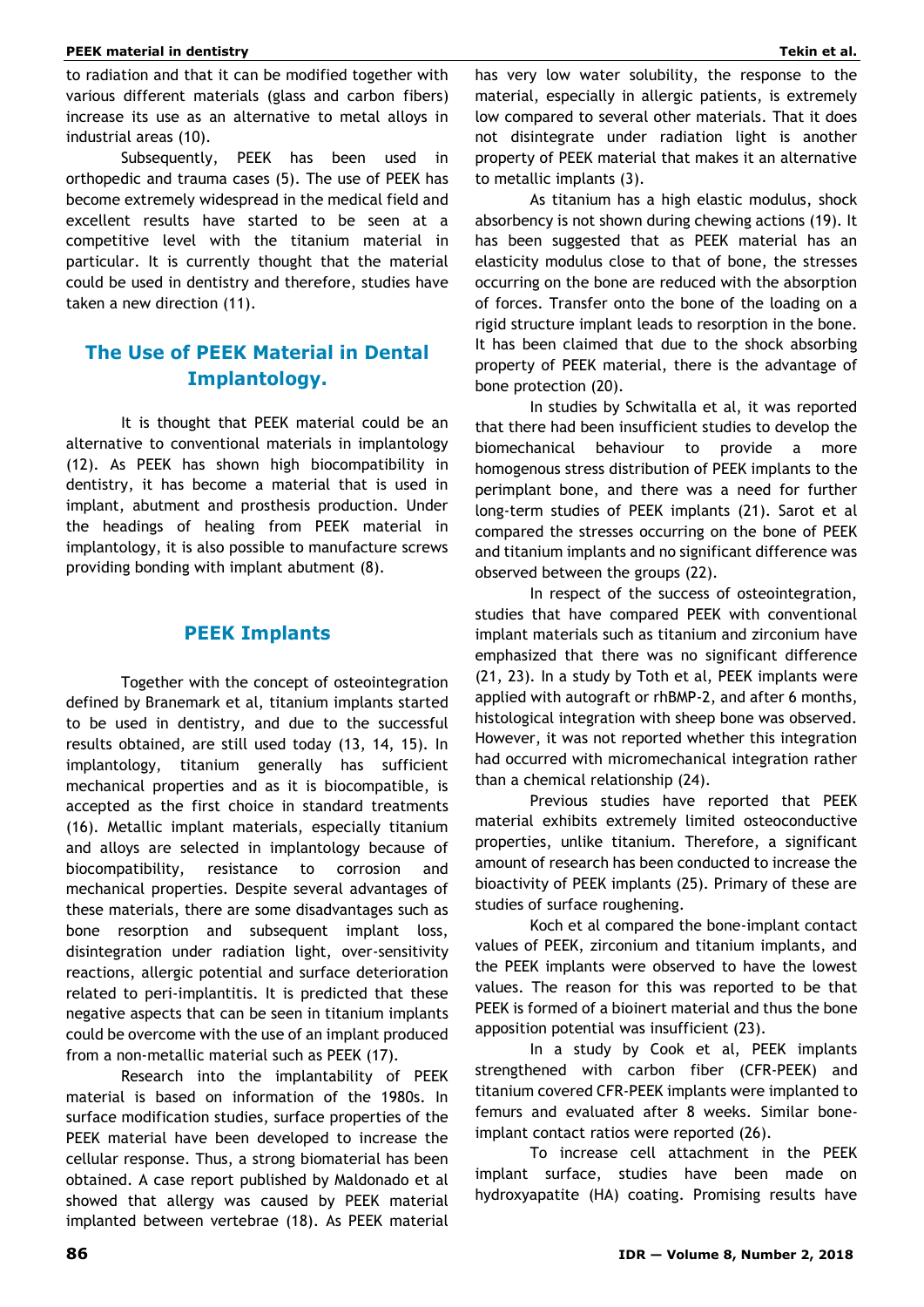#### **Tekin et al. PEEK material in dentistry**

been obtained from PEEK implants coated with HA in comparison with non-coated PEEK implants (27).

When current research is examined, it can be seen that there are still no long-term studies of the efficacy of this material on patients. Therefore, PEEK implants are not widely used clinically (11).

#### **PEEK Abutments**

Implant supported treatments and the osteointegration of implants are important topics. Moreover, the abutment has to be a material that meets the mechanical, biological and aesthetic expectations (28, 29). Various materials such as titanium, gold, zirconium and ceramics are made use of in the production of abutments (30). Although titanium and alloys have several disadvantages such as corrosion and causing over-sensitivity reactions, they are the most frequently selected materials in the production of implants and abutments and have been accepted as the gold standard (31). However, sometimes in cases where aesthetics are a priority, satisfactory results cannot be obtained. Aesthetic problems are seen particularly where there is the presence of gingival tissue of a fine biotype. In addition, gold is a material with a low possibility for use in respect of costs (30). Zirconium abutments become worn intraorally over time. In addition, as the mechanical resistance is not good, this causes changes in the internal structure. This material is characterized by disadvantages such as deterioration in water and water solutions and at low temperatures, and transition from a tetragonal phase to a monoclinic phase. Results of in vitro and in vivo studies have shown that the use of aluminum and zirconium ceramic abutments is limited with full ceramic prosthesis over a single tooth implant (32).



**Figure 1.** Detail of materials used in the experimental protocol. (a) Bredent Blue Sky Narrow Implant®. (b) Titanium abutment. (c) Peek (Elegance) abutment. (J.E. Maté Sánchez de Val et al. / Annals of Anatomy 206 (2016) 104–109 (33))

When the difficulties are considered of situations of implant screw breakage, screws made of PEEK can be removed more easily. The tests applied have shown that PEEK material is resistant up to 1200N of chewing forces (34). As the elastic property of PEEK material reduces the forces created when chewing which are communicated to the implant, it has been claimed that because of the low elastic modulus of this material, the stresses occurring both in abutment teeth and in the cement interface are reduced to a minimum (7). It is thought that the stress-based problems of PEEK in implantology could be overcome. Furthermore, because of the high mechanical properties, it has been advocated that this material can be used both as an abutment and prosthetic material (30). However, there are very few studies that have analyzed the stress created in this material.

It has been suggested that PEEK can promote the bone remodeling process. Therefore, it has been reported that this material could be a suitable alternative to titanium in abutment production (Fig. 2 and 3) (11).



**Figure 2.** A new transitional abutment for immediate aesthetics and function (21)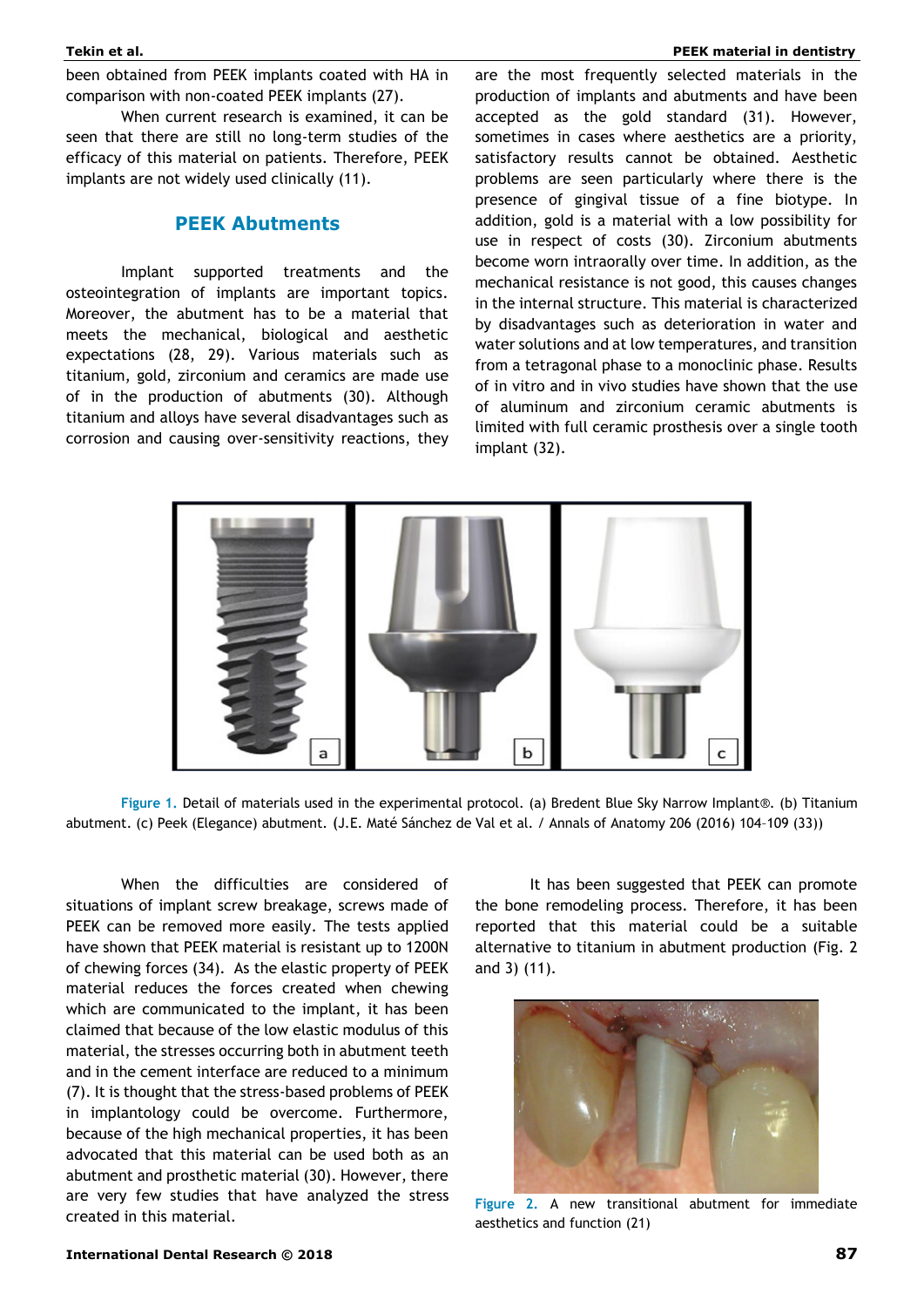

**Figure 3.** Use of high performance polymers as dental implant abutments and frameworks: a case series report (21)

Schwitalla et al reported that the stress values occurring around the bone were lower in a group using titanium abutment compared to the group with PEEK abutment (35).

In a study by Hendrik, composite resin crowns were applied over PEEK and titanium temporary abutments and the breaking resistance of these were compared. The crowns applied over the PEEK abutments were seen to have lower resistance (36).

PEEK material that can also be produced with a titanium base is a flexible material. According to the research, when PEEK abutments were compared with zirconium abutments, while no breakage was encountered in the zirconium abutments, there was deformation in the PEEK abutments but no breakage. Breakage in metal and zirconium abutments is not in the abutment itself, but is seen in the holding screws, whereas in ceramic abutments, breakage is observed in the abutment itself. The semi-crystalline structure of PEEK reduces fragility, and therefore rather than breakage, deformation is seen. Consequently, in problems occurring in upper structures, PEEK abutments can be easily changed and problems which could arise because of the difficulty of removing a broken screw can be avoided. In one study, no breakage was determined in 40% of prostheses applied over PEEK abutments and only deformation in the abutment was observed. Therefore, it was reported that with only a change of abutment, the same prosthesis can be used again (37).

## **The Use of PEEK Material in Fixed Prostheses**

In implant supported prosthetic systems the upper structure is formed of crown materials. Metal supported ceramics have been used for many years in dentistry and the results obtained have shown them to be successful. However, there are some disadvantages. Metal alloys can undergo corrosion and have the potential to cause allergies. Furthermore, the lack of light permeability is one of the negative properties of metal alloys (38).

The biocompatibility of PEEK material is higher than that of metal-based ceramics. However, there are researchers who have claimed that it should be covered with veneer as it is not sufficiently clear (39). As PEEK is lighter, it may be a suitable alternative to chromecobalt ceramics. Furthermore, it does not corrode when in contact with other metals in the mouth (34). PEEK is not soluble in water and has a low reactivity with other materials, so could, therefore, be a suitable alternative for patients with a metal allergy or who are sensitive to metallic taste (40).

As PEEK material can be more easily repaired than ceramics, does not wear down within the mouth and no deterioration is seen in the material properties during processing, this increases the possibility of its use as crown material. Moreover, despite the low elasticity modulus and hardness, the high resistance to wear makes this a material that can compete with metallic alloys (41).

In previous studies, it has been suggested that 3-unit PEEK prostheses produced with CAD-CAM have higher breakage resistance than granular -pressed or pellet-shaped PEEK prostheses. The resistance to breakage of PEEK fixed prostheses ground with CAD-CAM is higher than that of lithium disilicate glassceramic, aluminum, and zirconium.

## **Bonding of PEEK Material to Composites**

One of the major advantages of PEEK material is that it can bind to indirect composites polymerized with light. To meet aesthetic requirements, this material which shows low half lucency can be coated with composite resins (42).

In resin-bonded bridges produced from PEEK material, there is a minimal need for holding elements and retentive abrasions as in metal ceramic resinbonded prostheses (40).

In the use of PEEK material as a temporary abutment, high bonding is required between composite resins in the formation of the gingival tissue emergence profile and the gingiva shaping (43).

To achieve good bonding between PEEK and composite, cleaning and roughening of the surface is generally recommended. In most cases, the application of opaque material is known to increase resistance to shear forces. Successful bonding on PEEK surfaces is provided as a result of surface activation with roughening followed by processing with acetone, phosphate-based methacrylate linings or tribochemicals (44).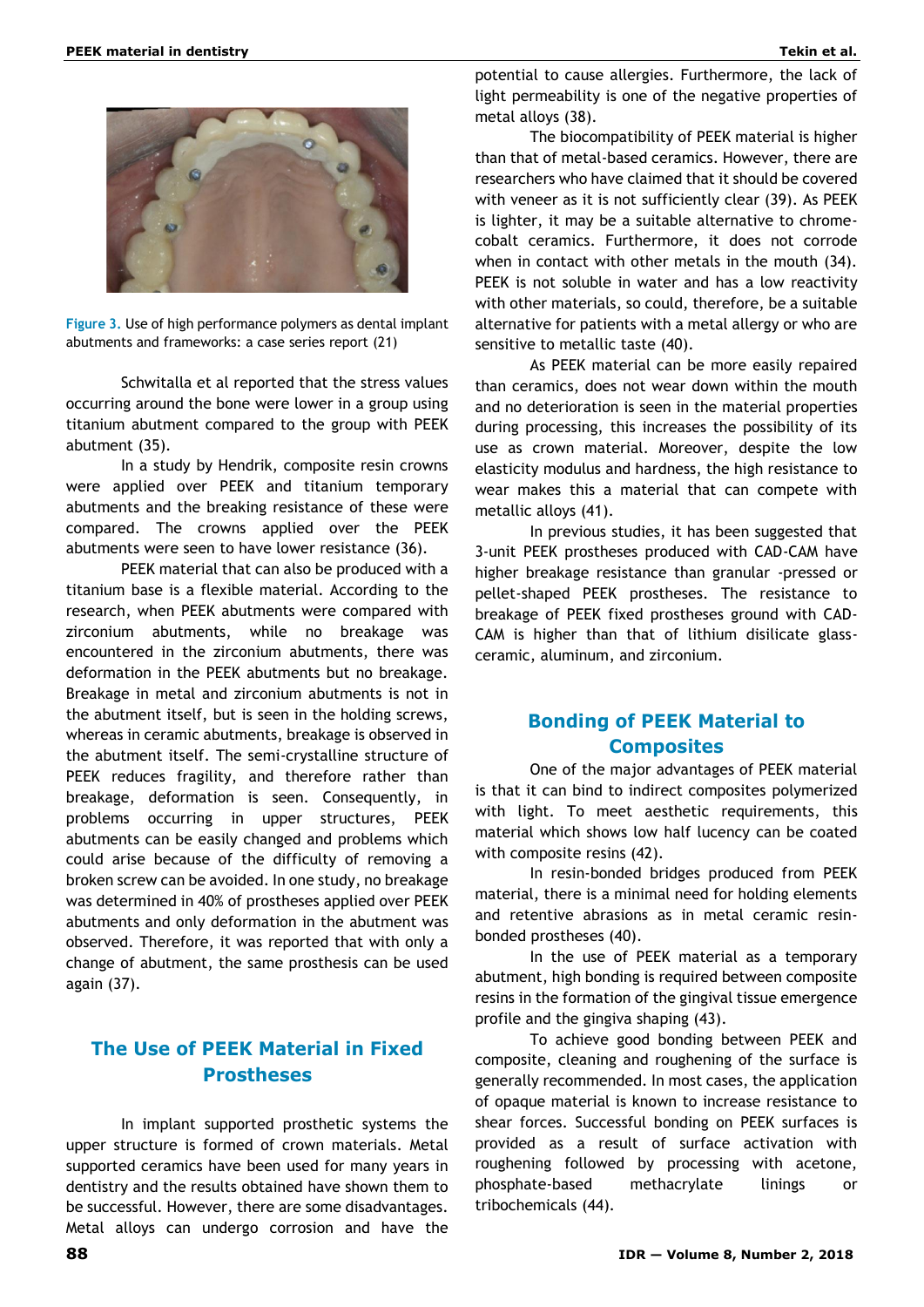PEEK fibers exhibit extremely strong resistance to most chemical substances and are only affected by some high concentration acids (sulfuric acid, nitric acid). Previous studies have shown that acidification with H2SO4 or a combination of H2SO4 and H2O2 applied to the PEEK surface was insufficient in the bonding of composites with PEEK material. The range of current surface processes and application times have yielded conflicting results in respect of shear forces (44).

Rocha et al reported that sulfuric acid only or a mixture of sulfuric acid and hydrogen peroxide can be used to roughen the PEEK surface and with sanding on the PEEK, the surface area and wettability can be increased (45).

Various adhesive systems are used to increase the bond between composite resins and PEEK. Stawarczyk et al. reported that the use of Visolink and Signum PEEK Bonds significantly increased the bond between composite resins and PEEK (46).

In a study by Taufell et al, it was concluded that there were advantages such as resistance to wear, standardization, polymerization, low coloration and monomer content of the veneer process made using the CAD-CAM method compared to manual coating (47).

#### **Tekin et al. PEEK material in dentistry**

laboratory to PEEK, PMMA and a composite resin. Lower surface roughness and free surface energy were obtained in PEEK, which is a harder material (50).

There are several advantages of PEEK material as the substructure in fixed and partial prostheses. These include that it can be more easily produced compared to metal substructure, and those produced with CAD-CAM systems can be more easily applied with abrasion in a short time without damaging the burrs (51).

As a result of previous research, it has been reported that PEEK material can be recommended for long-term restorations because of low water absorption and solubility properties (52).

#### **PEEK Orthodontic Wires**

PEEK can be used as aesthetic orthodontic wire. Compared with other polymers, such as polyethylene sulfone (PES) and polyvinyl difluoride (PVDF), PEEK orthodontic wires provide higher orthodontic strength. Similar orthodontic forces are obtained in comparison with titanium-molybdenum (Ti-Mo) and nickel-titanium (Ni-Ti) wires (53).

#### **The Use of PEEK Material in Removable Prostheses**

PEEK is used in dentistry as an alternative to metal braces and hooks in removable partial prostheses. In comparison with chrome-cobalt-based partial prostheses, PEEK hooks have been shown to have lower retentive strength (48).

They eliminate metallic taste and allergic reactions, can be well polished and have low plaque retention. As PEEK is white in color and has high resistance, it can be used in the preparation of metal braces and hooks (49).

It can be used in implant supporting bars.

In combination with high-performance polymer, PEEK can be used with acrylic teeth as an alternative removable partial prosthesis material (49).

It is thought that prostheses with PEEK substructure could benefit the health of the tooth in removable partial prostheses with distal extension. The elasticity of the material could reduce torque force and the stress on the tooth. Consequently, lighter prostheses can be obtained which increase patient satisfaction and comfort.

**International Dental Research © 2018 89** Changes in the color of PEEK have been observed to be more stable compared to other prosthesis resin materials. The effects have been compared on surface roughness and free surface energy of polishing methods applied in the clinic and

## **Studies directed to the development of PEEK Materials**

PEEK material can be easily modified. Several materials can be used in this modification. Particularly following modification with carbon fiber and glass fibers, resistance to wear has been seen to have developed and superior mechanical properties (17). As a result of modification of PEEK with varying rates of titanium dioxide, barium sulfate, carbon fiber, and glass fiber, it can be a material with advanced resistance to wear, high durability and hardness (54).

As PEEK does not have sufficient lucidity, there are researchers who state that coating with veneer is necessary. The color and superior mechanical properties allow the use of PEEK as an alternative substructure material to metal alloy and zirconium dioxide (55). The veneer coating procedure increases the aesthetics. Before the procedure, alumina particles 110µm in size are applied under pressure to the outer surface of the material. Due to the low elasticity modulus of PEEK, the use of composite resin polymerized with light as veneer material provides a reduction of occlusal forces. In addition, PEEK is seen to be more advantageous than metal supported ceramic restorations in the reduction of differentiation ratios of composite resins (40). Both monolithic and veneer-coated PEEK has been reported to be able to be used for prosthetic restorations (37).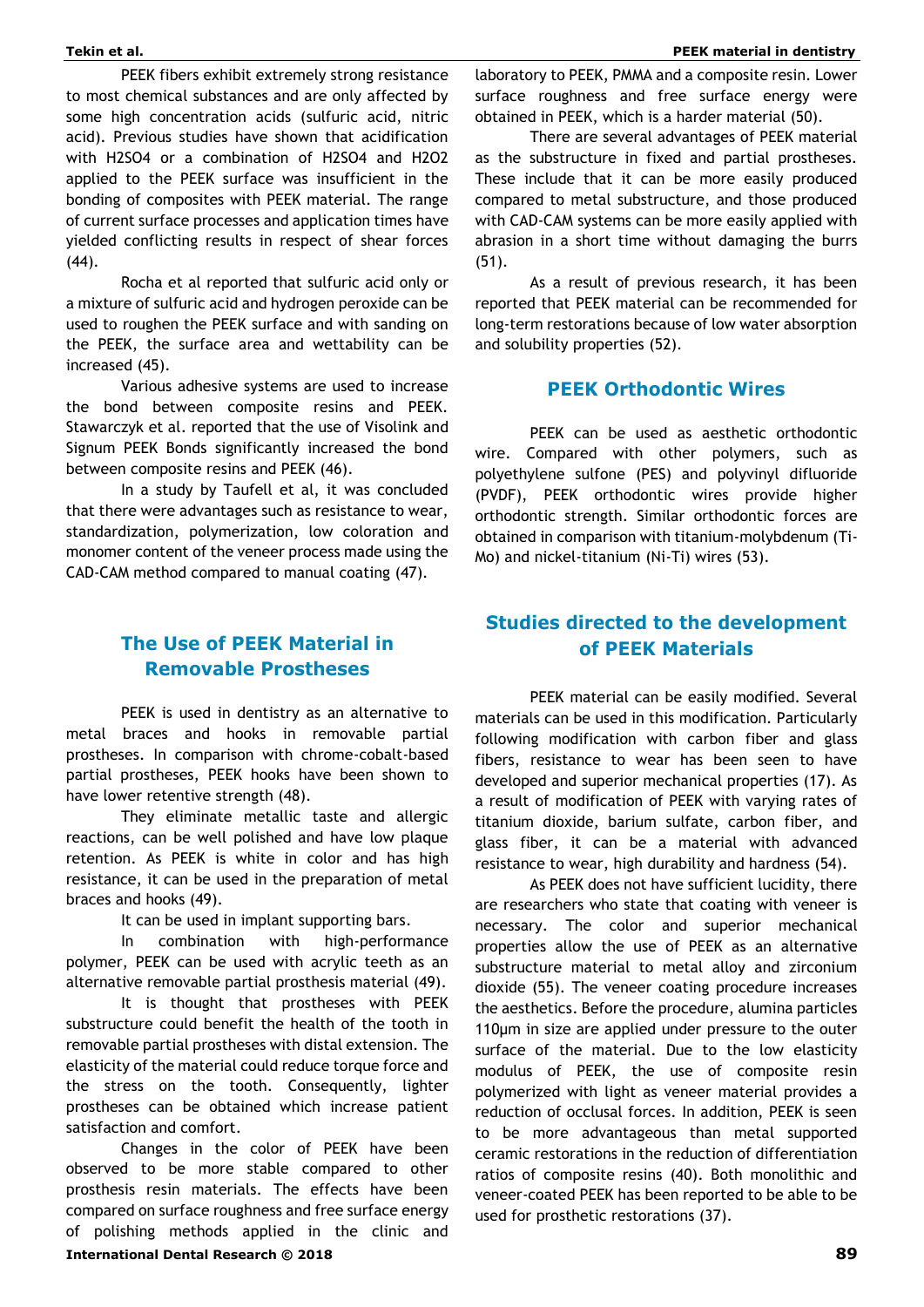In a study in which mechanical tests were applied to prostheses produced from zirconium, metal, ceramic and PEEK materials, it was reported that composite-coated PEEK had lower fracture resistance to occlusal forces than metal ceramic and zirconium restorations. Furthermore, the fractures in the PEEK restorations were seen to be between the PEEK substructure and the composite veneer (56). When the veneer material is fractured in PEEK material, repair procedures can be intra-orally applied easily with traditional composite resins to restore the aesthetic appearance (40).

As PEEK material has the property of radiolucency, this is an advantage in the evaluation of both osseointegration and of the tissue surrounding the implant on computed tomography (CT) imaging (17). Radiolucency facilitates the determination of periimplant cement remains. However, the radiolucence of PEEK makes the evaluation of the compatibility of PEEK prostheses with screw retention more difficult on radiographs (30). To be able to observe PEEK material on radiographs more easily, in other words to increase the radio-opacity, barium sulfate must be added (17).

Dual cure resin cements are used for the cementation of PEEK materials. One of the main disadvantages of PEEK material in prosthetic dentistry is the low surface energy. PEEK shows low bonding to resin cements (39). One of the main reasons for the loss of cement bonding is the high flexibility modulus of metal substructures and another is the negative stress concentration in the cement interface which leads to abutment tooth movement (57). To eliminate this problem, PEEK surface energy is increased using traditional sanding, roughening with acid, plasma spray and laser roughening methods (58). In a study by Schmidlin et al, resin systems were reported to be successful in PEEK restorations, but it was recorded that no bonding was seen apart from the acidified surface (59). It has also been shown that surface energy was not increased and no bonding or very little occurred between PEEK material and resin cements (60).

To overcome the limited bioactivity of PEEK, to improve mechanical and biological properties and to increase surface roughness, PEEK can be blended with or coated with bioactive particles at the nanometer level. These methods are spin-coating, gas plasma etching, electron beam, and plasma-ion immersion implantation. In addition, increased bioactivity can be achieved with fusion with the addition of  $TiO<sub>2</sub>$  and HA to PEEK material (61).

Nevertheless, it is emphasized that there is a need for more experimental studies to confirm the suitability of the use of these implants as dental implants.

#### **Conclusions**

PEEK material is a modern material attracting interest for use in dentistry. Due to the high elasticity modulus close to that of bone and dentin, there is increasing use of the material in implantology. It can be considered that increasing the bonding of the material with acrylic and composite resins and developing the osteointegration properties will further increase dental applications.

Due to the superior mechanical and biological properties of PEEK material, it can be considered that in the future, prostheses made from polymer will have a place in routine applications and PEEK material will be used in dental post structures and the field of endodontics.

**Peer-review:** Externally peer-reviewed.

**Author Contributions:** Conception – S.T; Design – S.C., Ö.A.; Supervision – Ö.A.; Materials – S.C.; Data Collection and/or Processing –Ö.A., Y.D.; Analysis and/or Interpretation - S.T., S.C.; Literature Review - S.C.; Writer - S.T., S.C.; Critical Review–Ö.A., Y.D.

**ConflictofInterest:** Noconflictofinterestwasdeclaredbytheauthors.

**FinancialDisclosure:**The authors declared thatthis study has received no financial support.

## **References**

- 1. Quinn JB, Sundar V, Lloyd IK. Influence of microstructure and chemistry on the fracture toughness of dental ceramics. Dental Materials 2003;19:603-611. [\(Crossref\)](https://doi.org/10.1016/S0109-5641(03)00002-2)
- 2. Green S, & Schlegel J. A polyaryletherketone biomaterial for use in medical implant applications. Polym for the Med Ind Proc, Brussels, 2001;14-15. [\(Crossref\)](http://www.medicalpeek.org/pdf/Green_RAPRA_2001.pdf)
- 3. Eschbach L. Nonresorbable polymers in bone surgery. Injury, 2000;31(4):22-27. [\(Crossref\)](https://doi.org/10.1016/j.joen.2014.05.006)
- 4. Wenz LM, Merritt K, Brown SA, et al. In vitro biocompatibility of polyetheretherketone and polysulfone composites. J Biomed Mater Res. 1990;24: 207–215. [\(Crossref\)](https://doi.org/10.1002/jbm.820240207)
- 5. Kurz SM, Devine JN. Peek Biomaterials in Trauma, Orthopedic and Spinal İmplants. Biomaterials 2007;28(2):4845-4869. [\(Crossref\)](https://doi.org/10.1016/j.biomaterials.2007.07.013)
- 6. Rodriguez F, Cohen C, Ober CK, & Archer L. Principles of Polymer Systems 6th Edition. New York:Taylor & Francis US. 2014.
- 7. Siewert B, Parra M. A new group of maretial in dentistry. PEEK as a framework material for 12-piece implant-supported bridges. Zahnarztl Implantol. 2013;29:148-159.
- 8. Schwitalla AD, Abou-Emara M, Zimmermann T, Spintig T, Beuer F, Lackmann J, & Müller WD. The applicability of PEEK-based abutment screws. Journal of the mechanical behavior of biomedical materials 2016;63:244-251. [\(Crossref\)](https://doi.org/10.1016/j.joen.2014.05.006)
- 9. Korn P, Elschner C, Schulz MC, et al: MRI and dental implantology: two which do not exclude each other. Biomaterials 2015;53:634-645. [\(Crossref\)](https://doi.org/10.1016/j.biomaterials.2015.02.114)
- 10. R. May, Polyetheretherketones, in: H.F. Mark, N.M. Bikales, C.G. Overberger, G. Menges, J.I. Kroschiwitz (Eds.),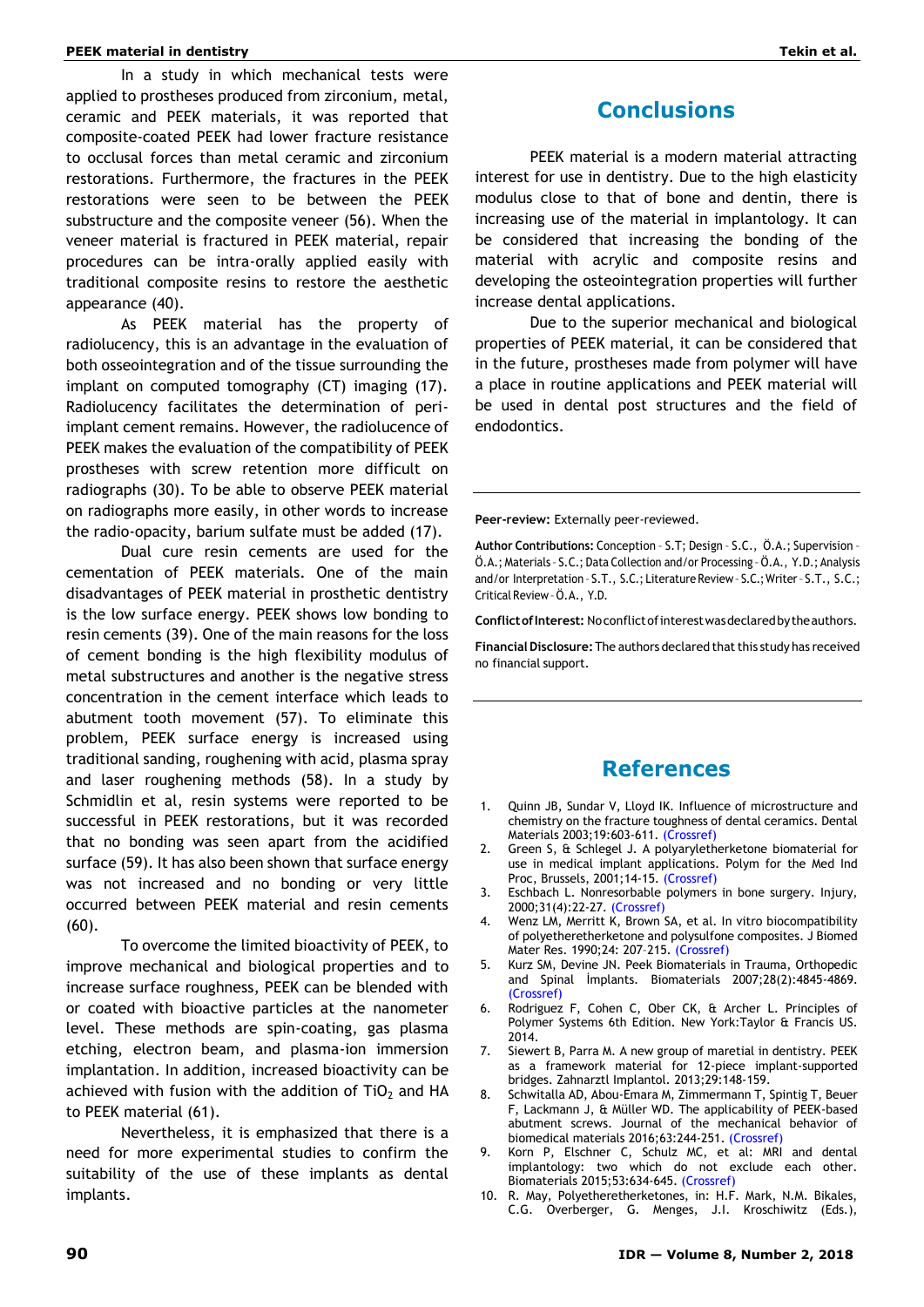Encyclopedia of Polymer Science and Engineering, John Wiley and Sons, New York, 1988;313-320.

- 11. Najeeb S, Zafar MS, Khurshid Z, & Siddiqui F. Applications of polyetheretherketone (PEEK) in oral implantology and prosthodontics. Journal of prosthodontic research, 2016;60(1):12-19. [\(Crossref\)](https://doi.org/10.1016/j.jpor.2015.10.001)
- 12. Schwitalla AD, Spintig T, Kallage I, & Müller WD. Flexural behavior of PEEK materials for dental application. Dental Materials 2015;31(11):1377-1384. [\(Crossref\)](https://doi.org/10.1016/j.dental.2015.08.151)
- 13. Karoussis IK, Brägger U, Salvi GE, Bürgin W, and Lang NP. Effect of implant design on survival and success rates of titanium oral implants: A 10-year prospective cohort study of the ITI® Dental Implant System. Clinical Oral Implants Research 2004; 15(1):8– 17. [\(Crossref\)](https://doi.org/10.1111/j.1600-0501.2004.00983.x)
- 14. Matarasso S, Rasperini G, Iorio Siciliano V, Salvi GE, Lang NP, Aglietta M. A 10-year retrospective analysis of radiographic bone-level changes of implants supporting single-unit crowns in periodontally compromised vs. periodontally healthy patients. Clin Oral Implants Res. 2010;21:898-903. [\(Crossref\)](https://doi.org/10.1111/j.1600-0501.2010.01945.x)
- 15. Leonhardt A, Gröndahl K, Bergström C, Lekholm U. Long-term follow-up of osseointegrated titanium implants using clinical, radiographic and microbiological parameters. Clin Oral Implants Res 2002;13:127-32. [\(Crossref\)](https://doi.org/10.1034/j.1600-0501.2002.130202.x)
- 16. Christensen GJ. Selecting the best abutment for a single implant. J Am Dent Assoc. 2008;139(4):484-7. [\(Crossref\)](https://doi.org/10.14219/jada.archive.1998.0248)
- 17. Wiesli MG, & Özcan M. High-performance polymers and their potential application as medical and oral implant materials: a review. Implant dentistry 2015; 24(4):448-457. [\(Crossref\)](https://doi.org/10.1097/ID.0000000000000285)
- 18. Maldonado-Naranjo AL, Healy AT, & Kalfas IH. Polyetheretherketone (PEEK) intervertebral cage as a cause of chronic systemic allergy: a case report. The Spine Journal 2015;15(7):e1-e3. [\(Crossref\)](https://doi.org/10.1016/j.spinee.2015.04.011)
- 19. Bassi MA, Bedini R, Pecci R, Ioppolo P, Laritano D, & Carinci F. Mechanical Properties of Abutments: Resin-Bonded Glass Fiber-Reinforced Versus Titanium. The International journal of prosthodontics 2016;29(1):77-79. [\(Crossref\)](https://doi.org/10.11607/ijp.4169)
- 20. Stephan A, et al. A wealth of possible aplications for highperformance polymers. Quintessenz Zahntech 2013;(3):2-10.
- 21. Schwitalla A, & Müller WD. PEEK dental implants: a review of the literature. Journal of Oral Implantology 2013;39(6):743- 749. [\(Crossref\)](https://doi.org/10.1563/AAID-JOI-D-11-00002)
- 22. Sarot JR, Contar CMM, da Cruz ACC, de Souza Magini R. Evaluation of the stress distribution in CFR-PEEK dental implants by the three-dimensional finite element method. J Mater Sci Mater Med. 2010;21:2079–85. [\(Crossref\)](https://doi.org/10.1007/s10856-010-4084-7)
- 23. Koch F, Weng D, Kra¨mer S, Biesterfeld S, Jahn- Eimermacher A, Wagner W. Osseointegration of one-piece zirconia implants compared with a titanium implant of identical design: a histomorphometric study in the dog. Clin Oral Implants Res. 2010;21:350–6. [\(Crossref\)](https://doi.org/10.1111/j.1600-0501.2009.01832.x)
- 24. Toth JM, Wang M, Estes BT, et al. Polyetheretherketone as a biomaterial for spinal applications. Biomaterials 2006;27:324– 334. [\(Crossref\)](https://doi.org/10.1016/j.biomaterials.2005.07.011)
- 25. Wu X, Liu X, Wei J, Ma J, Deng F, Wei S. Nano-TiO<sub>2</sub>/PEEK bioactive composite as a bone substitute material: in vitro and in vivo studies. Int J Nanomed 2012;7:1215–25. [\(Crossref\)](https://doi.org/10.2147/IJN.S28101)
- 26. Cook SD, Rust-Dawicki AM. Preliminary evaluation of titaniumcoated PEEK dental implants. J Oral Implantol. 1995;21:176– 181.
- 27. Rabiei A, Sandukas S. Processing and evaluation of bioactive coatings on polymeric implants. J Biomed Mater Res Part A 2013;101:2621–9. [\(Crossref\)](https://doi.org/10.1002/jbm.a.34557)
- 28. Blatz MB, et al. Zirconia abutments for single-tooth implants- rationale and clinical guidelines. J Oral Maxillofac Surg. 2009;67(11):74-81. [\(Crossref\)](https://doi.org/10.1016/j.joms.2009.07.011)
- 29. Gomes AL, and J. Montero, Zirconia implant abutments: a review. Med Oral Patol Oral Cir Bucal 2011;16(1):e50-5. [\(Crossref\)](https://doi.org/10.4317/medoral.16.e50)
- 30. AL‐Rabab'ah M, Hamadneh W, Alsalem I, Khraisat A, & Abu Karaky A. Use of High Performance Polymers as Dental Implant Abutments and Frameworks: A Case Series Report. Journal of Prosthodontics, 17 May 2017. [\(Crossref\)](https://doi.org/10.1111/jopr.12639)
- 31. Patil R. Zirconia versus titanium dental implants: A systematic review. Journal of Dental Implants 2015;5(1):39. [\(Crossref\)](https://doi.org/10.4103/0974-6781.154430)
- 32. Günal B, Ulusoy M, Durmayüksel TM, & Yılmaz SK. Mechanical, Biological and Aesthetic Evaluation of Ceramic Abutments. Ataturk University Journal of Dentistry, 25, 2015.
- 33. J.E. Maté Sánchez de Val et al. / Annals of Anatomy 206 (2016) 104–109. [\(Crossref\)](https://doi.org/10.1016/j.aanat.2016.03.005)
- 34. Bechir ES, Bechir A, Gioga C, Manu R, Burcea A, & Dascalu IT. The Advantages of BioHPP Polymer as Superstructure Material in Oral Implantology. Materiale Plastice 2016;53(3):394-8.
- 35. Schwitalla AD, Abou-Emara M, Lackmann J, Spintig T, Müller W-D. The Application of PEEK in Dental Implant Suprastructures: A Finite Element Analysis. 2nd International PEEK Meeting, Washington, D.C. 2015. April 23-24.
- 36. Santing HJ, Meijer HJA, Raghoebar GM, Ozcan M. Fracture strength and Failure Mode of Maxillary ımplant -supported Provisional Single Crowns: A comparison of composite Resin Crowns Fabricated Directly Over PEEK Abutments and solid Titanium Abutments. Clinical Implant Dentistry and Related Research, 2012;14(6): 882–889. [\(Crossref\)](https://doi.org/10.1111/j.1708-8208.2010.00322.x)
- 37. Balcı B. Evaluation of Fracture Strength after Cyclic Fatigue Loading of Different Aesthetic Abutments. Master Thesis. Bezmialem Foundation University Health Sciences Institute. 2015.
- 38. Karunagaran S, Paprocki GJ, Wicks R, & Markose S. A review of implant abutments-abutment classification to aid prosthetic selection. The Journal of the Tennessee Dental Association 2013;93(2):18-23.
- 39. Cavalli V, Giannini M, Carvalho RM. Effect of carbamide peroxide bleaching agents on tensile strength of human enamel. Dental Mater. 2004;20:733–9. [\(Crossref\)](https://doi.org/10.1016/j.dental.2003.10.007)
- 40. Zoidis P, & Papathanasiou I. Modified PEEK resin-bonded fixed dental prosthesis as an interim restoration after implant placement. The Journal of prosthetic dentistry. 2016;116(5):637-641. [\(Crossref\)](https://doi.org/10.1016/j.prosdent.2016.04.024)
- 41. Zok F, Miserez A. Property maps for abrasion resistance of materials. Acta Mater. 2007; 55: 6365–71. [\(Crossref\)](https://doi.org/10.1016/j.actamat.2007.07.042)
- 42. Stawarczyk B, Bähr N, Beuer F, Wimmer T, Eichberger M, Gernet W, Jahn D, Schmidlin PR. Influence of plasma pretreatment on shear bond strength of self-adhesive resin cements to polyetheretherketone. Clin Oral Investig.2014;18:163–170. [\(Crossref\)](https://doi.org/10.1007/s00784-013-0966-7)
- 43. Harder S, Kern M. Provisional treatment and soft tissue conditioning before and after implantation for single tooth replacement. Implantologie 2010;18:407–15.
- 44. Rosentritt M, Preis V, Behr M, Sereno N, & Kolbeck C. Shear bond strength between veneering composite and PEEK after different surface modifications. Clinical oral investigations 2015;19(3):739-744. [\(Crossref\)](https://doi.org/10.1007/s00784-014-1294-2)
- 45. Rocha RF, Anami LC, Campos TM, Melo RM, Souza RO, Bottino MA. Bonding of the Polymer Polyetheretherketone (PEEK) to Human Dentin: Effect of Surface Treatments. Braz Dent J. 2016;27(6):693-9. [\(Crossref\)](https://doi.org/10.1590/0103-6440201600796)
- 46. Stawarczyk B, Keul C, Beuer F, Roos M, & Schmidlin PR. Tensile bond strength of veneering resins to PEEK: Impact of different adhesives. Dental materials journal 2013;32(3):441-448. [\(Crossref\)](https://doi.org/10.4012/dmj.2013-011)
- 47. Taufall S, Eichberger M, Schmidlin PR, & Stawarczyk B. Fracture load and failure types of different veneered polyetheretherketone fixed dental prostheses. Clinical oral investigations 2016;20(9):2493-2500. [\(Crossref\)](https://doi.org/10.1007/s00784-016-1777-4)
- 48. Tannous F, Steiner M, Shahin R, Kern M. Retentive forces and fatigue resistance of thermoplastic resin clasps. Dental Mater. 2012;28:273–8. [\(Crossref\)](https://doi.org/10.1016/j.dental.2011.10.016)
- Zoidis P, Papathanasiou I, Polyzois G. The Use of a Modified Poly-Ether-Ether-Ketone (PEEK) as an Alternative Framework Material for Removable Dental Prostheses. A Clinical Report. J Prosthodont. 2016;25(7):580-4. [\(Crossref\)](https://doi.org/10.1111/jopr.12325)
- 50. Heimer S, Schmidlin PR, Roos M, Stawarczyk B. Surface properties of polyetheretherketone after different laboratory and chairside polishing protocols. J Prosthet Dent. March 2017;117(3):419–425. [\(Crossref\)](https://doi.org/10.1016/j.prosdent.2016.06.016)
- 51. Whitty T. PEEK A new material for CADCAM dentistry. Juvora Dental Innovations 2014. Access date: 18 May 2018, [Weblink](https://juvoradental.com/en/2014/0613/peek-a-new-material-for-cadcam-dentistry)
- 52. Liebermann A, Wimmer T, Schmidlin PR, Scherer H, Löffler P, Roos M, et al. Physicomechanical characterization of polyetheretherketone and current esthetic dental CAD/CAM polymers after aging in different storage media. J Prosthet Dent. 2016;115(3): 321-8.e2. [\(Crossref\)](https://doi.org/10.1016/j.prosdent.2015.09.004)
- 53. Maekawa M, Kanno Z, Wada T, Hongo T, Doi H, Hanawa T, et al. Mechanical properties of orthodontic wires made of super engineering plastic. Dent Mater J 2015;34:114–9. [\(Crossref\)](https://doi.org/10.4012/dmj.2014-202)
- 54. Grupp TM, Giurea A, Miehlke RK, et al. Biotribology of a new bearing material combination in a rotating hinge knee articulation. Acta Biomater. 2013; 9:7054–7063. [\(Crossref\)](https://doi.org/10.1016/j.actbio.2013.02.030)
- 55. Costa-Palau S, Torrents-Nicolas J, Brufau-de Barbera M, Cabratosa-Termes J. Use of polyetheretherketone in the